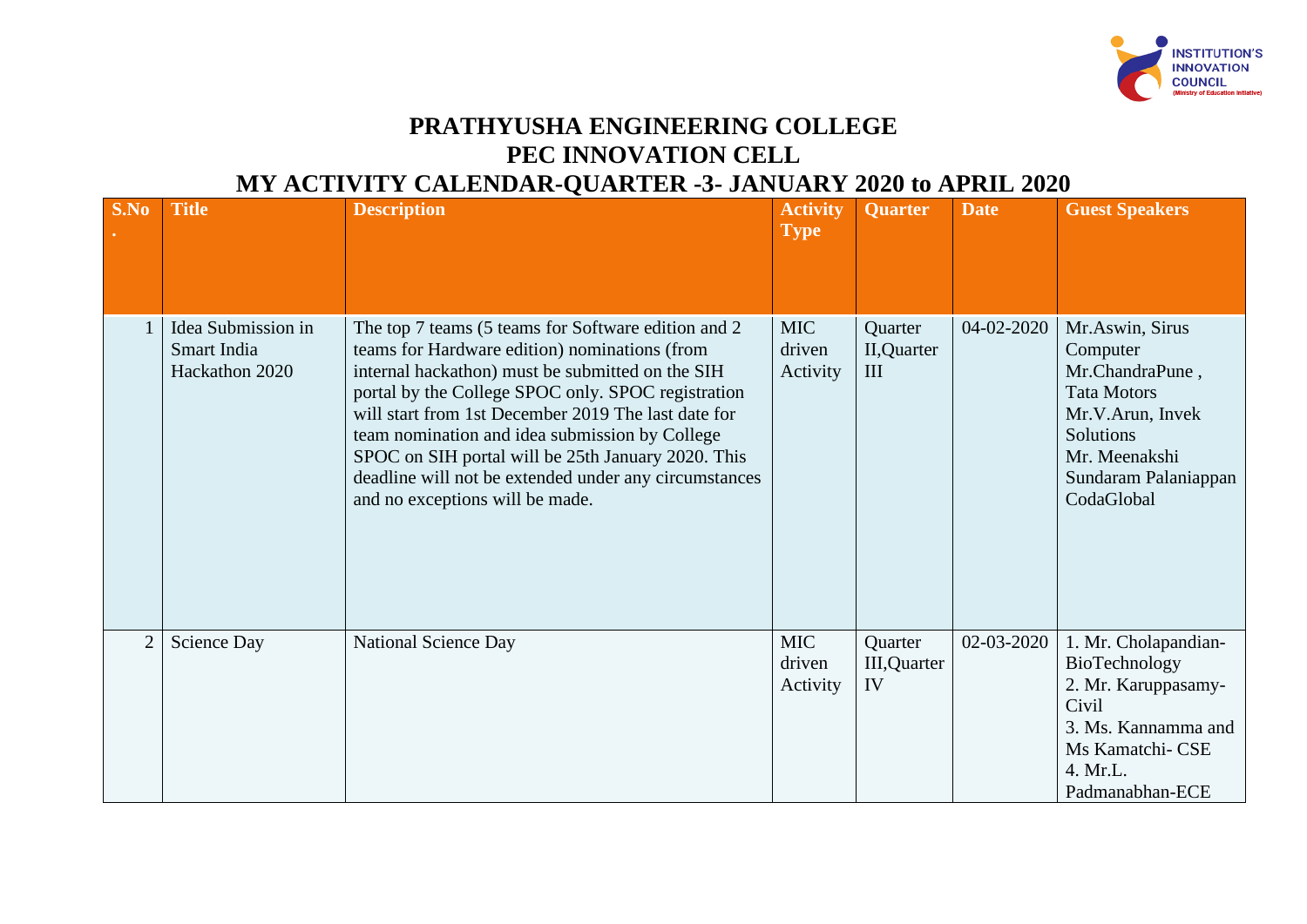|                |                                                                             |                                                                                                                                        |                                  |                               |            | 5. Project<br><b>Coordinator-EEE</b><br>6. Mr. Balachander-<br>Mechanical<br>7. Mr.<br>Pirakatheeswaran-<br><b>First Year</b> |
|----------------|-----------------------------------------------------------------------------|----------------------------------------------------------------------------------------------------------------------------------------|----------------------------------|-------------------------------|------------|-------------------------------------------------------------------------------------------------------------------------------|
| $\mathfrak{Z}$ | <b>IIC</b> National<br><b>Innovation Contest-</b><br>PoC Submission         | <b>IIC National Innovation Contest-POC Submission.</b><br>Please refer: https://mic.gov.in/innovationcontest/                          | <b>MIC</b><br>driven<br>Activity | Quarter<br>III, Quarter<br>IV |            | Submitted                                                                                                                     |
| $\overline{4}$ | <b>IIC</b> National<br><b>Innovation Contest-</b><br><b>Idea Submission</b> | https://mic.gov.in/innovationcontest/                                                                                                  | <b>MIC</b><br>driven<br>Activity | Quarter<br>III, Quarter<br>IV |            | Submitted                                                                                                                     |
| 5 <sup>5</sup> | Leadership Talk                                                             | leadership talk is with Ms. Shradha Sharma, Founder,<br>and Chief Editor, YourStory.com                                                | <b>MIC</b><br>driven<br>Activity | Quarter III                   | 15-04-2020 | Ms. Shradha Sharma,<br>Founder, and Chief<br>Editor, YourStory.com                                                            |
| 6              | Leadership Talk                                                             | Talk with Dr. Anand Deshpande, Founder, Chairman<br>& Managing Director, Persistent Systems Ltd                                        | <b>MIC</b><br>driven<br>Activity | Quarter III                   | 14-04-2020 | Dr. Anand Deshpande,<br>Founder, Chairman &<br>Managing Director,<br>Persistent Systems Ltd                                   |
| $\tau$         | Leadership Talk                                                             | Dr. VK Saraswat, Member NITI Aayog.Dr. Saraswat<br>will talk about how Make in India will become more<br>relevant in post-Covid world. | <b>MIC</b><br>driven<br>Activity | Quarter III                   | 13-04-2020 | Dr. VK Saraswat,<br>Member NITI Aayog                                                                                         |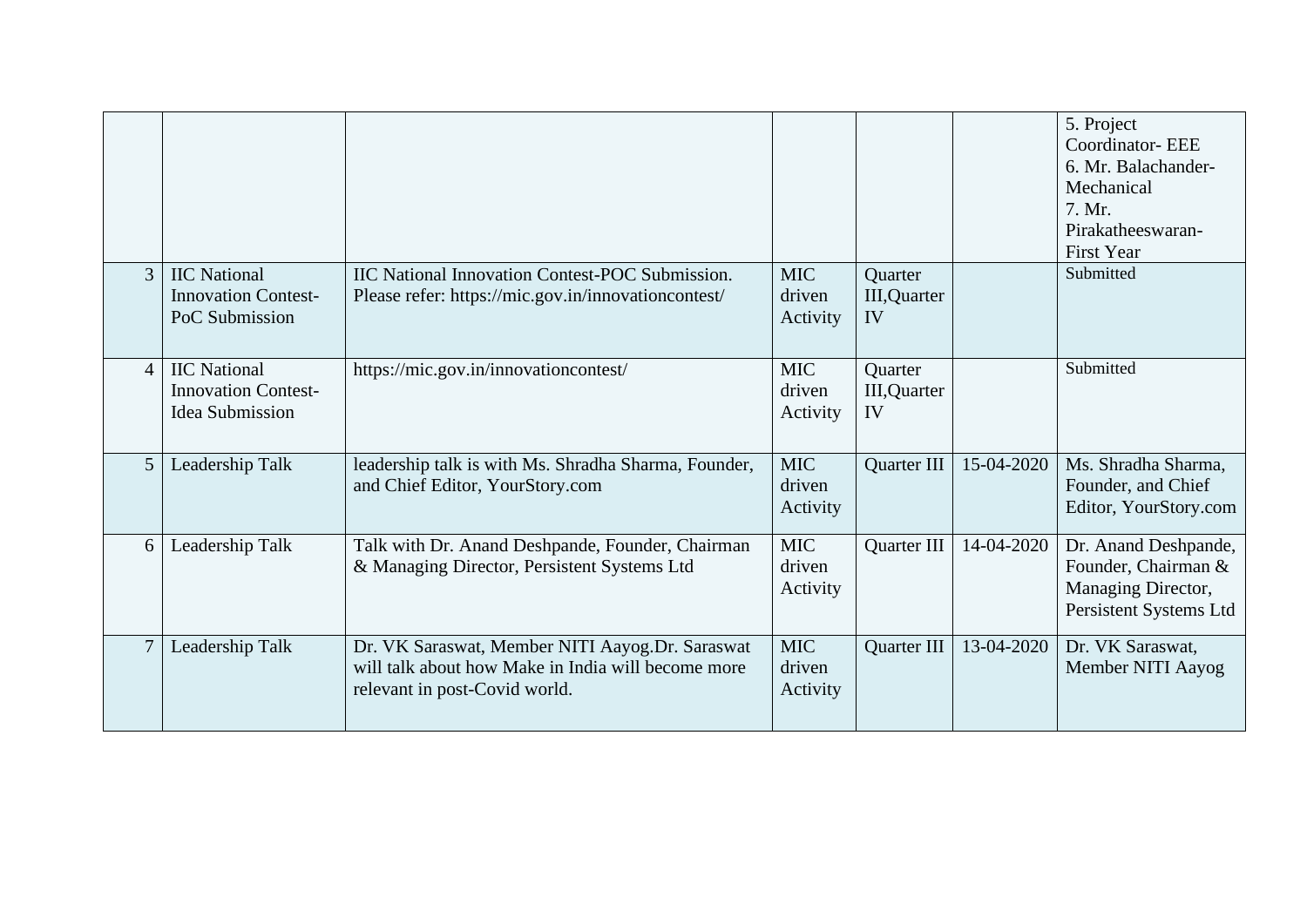| 8  | <b>MHRD</b> Mega Online<br>Challenge Samadhan | The mega online challenge "SAMADHAN"<br>(www.mic.gov.in/samadhan) has been launched by<br>MIC and AICTE in collaboration with Forge and<br>InnovatioCuris to test the ability of students and<br>Educators to innovate | <b>MIC</b><br>driven<br>Activity | Quarter III |            | Submitted                                                                                                      |
|----|-----------------------------------------------|------------------------------------------------------------------------------------------------------------------------------------------------------------------------------------------------------------------------|----------------------------------|-------------|------------|----------------------------------------------------------------------------------------------------------------|
| 9  | Leadership Talk                               | Leadership talk with Mr. Abhishek Singh, CEO, My<br>Gov                                                                                                                                                                | <b>MIC</b><br>driven<br>Activity | Quarter III | 11-04-2020 | Mr.Abhishek<br>Singh, CEO, My Gov                                                                              |
| 10 | Leadership Talk                               | Leadership talk with prof. Partha Chakraborty,<br>Chairman National Digital Library, Ex-Director, IIT<br>Kharagpur                                                                                                     | <b>MIC</b><br>driven<br>Activity | Quarter III | 10-04-2020 | prof. Partha<br>Chakraborty,<br><b>Chairman National</b><br>Digital Library, Ex-<br>Director, IIT<br>Kharagpur |
| 11 | Leadership Talk                               | Leadership talk with Prof. Anil D.Sahasrbudhe,<br>Chairman, AICTE                                                                                                                                                      | <b>MIC</b><br>driven<br>Activity | Quarter III | 09-04-2020 | Prof. Anil<br>D.Sahasrbudhe,<br>Chairman, AICTE                                                                |
| 12 | Leadership Talk                               | Leadership talk with Prof. K Vijay Raghavan,<br>Principal Scientific Adviser, Government of India                                                                                                                      | <b>MIC</b><br>driven<br>Activity | Quarter III | 08-04-2020 | Prof. K Vijay<br>Raghavan, Principal<br>Scientific Adviser,<br>Government of India                             |
| 13 | Leadership Talk                               | Leadership Talk with Mr. Abhishek Suryawanshi,<br>Director, Wikipedia Swastha                                                                                                                                          | <b>MIC</b><br>driven<br>Activity | Quarter III | 07-04-2020 | Mr. Abhishek<br>Suryawanshi,<br>Director, Wikipedia<br>Swastha                                                 |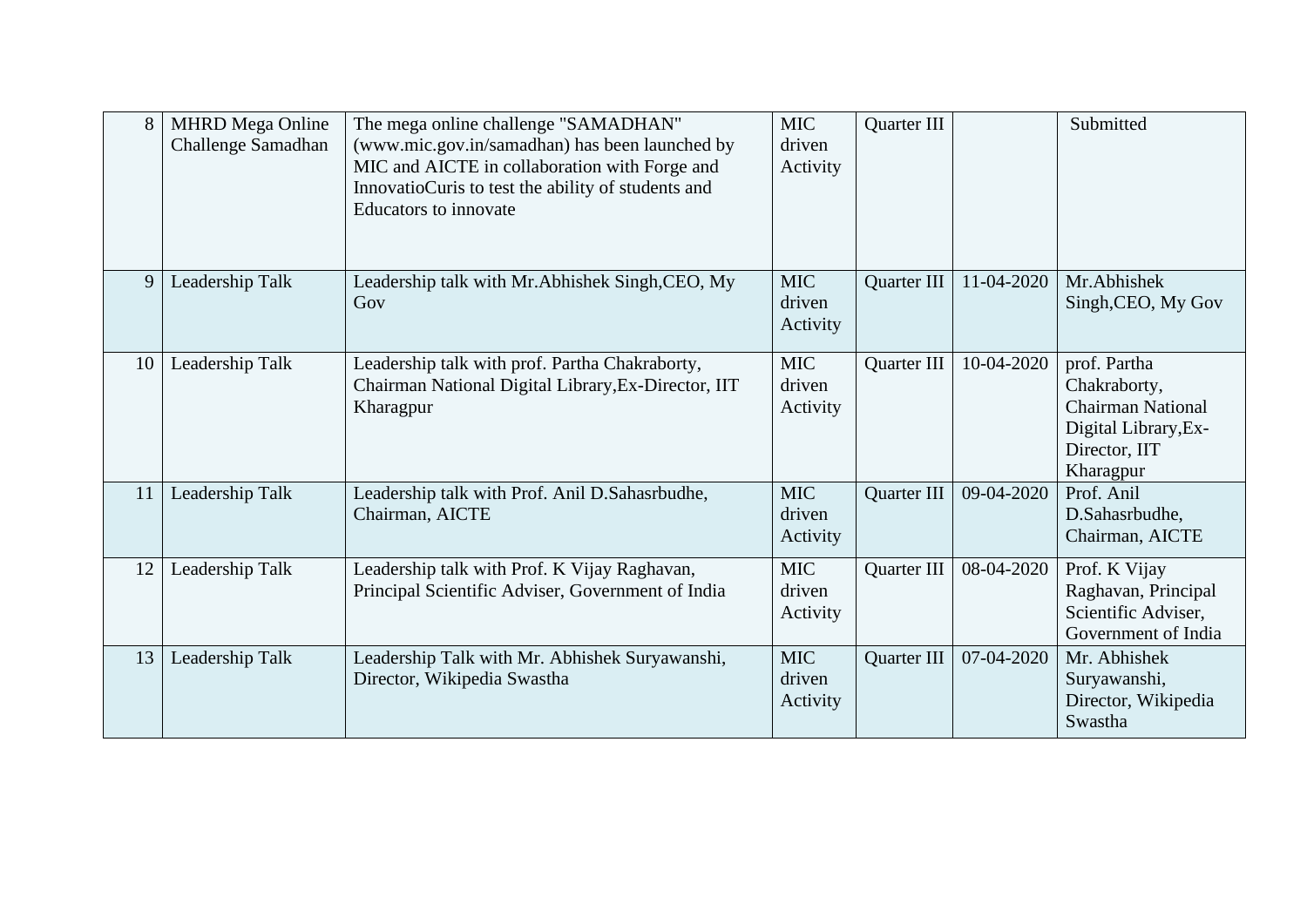| 14 | Demo Day -<br><b>Exhibition Cum</b><br><b>Mentorship Session</b><br>for Innovators (or)<br>Student<br>Entrepreneurs                                                                                                                          | <b>Exhibition Cum Mentorship Session for Innovators</b>                                                                                                                     | <b>IIC</b><br>Calendar<br>Activity | Quarter III | 27-01-2020<br><b>TO</b><br>30-01-2020 | Ms.Malathi Saravanan<br>$-$ ECE                                                                                                                                                |
|----|----------------------------------------------------------------------------------------------------------------------------------------------------------------------------------------------------------------------------------------------|-----------------------------------------------------------------------------------------------------------------------------------------------------------------------------|------------------------------------|-------------|---------------------------------------|--------------------------------------------------------------------------------------------------------------------------------------------------------------------------------|
| 15 | Organise One Day<br>Awareness/Mentoring<br>Session on IPR & IP<br>Management for<br><b>Innovation and Start-</b><br>ups or Online Session<br>on Intellectual<br>Property (IP)<br>Management at Early<br>Stage of Innovation<br>and Start-ups | Online Session 8:One Day Awareness/Mentoring<br>Session on the campus or Online session by Dr<br>Sanjeeva Kumar Majumdar Manager-IPR, StartUp &<br>Incubation               | <b>IIC</b><br>Calendar<br>Activity | Quarter III | 07-05-2020                            | Dr Sanjeeva Kumar<br>Majumdar Manager-<br>IPR, StartUp &<br>Incubation                                                                                                         |
| 16 | Organise One/half<br>day Interactive/online<br>Session/Mentoring<br>Session "Hangout<br>with Successful Start-<br>ups" (Entrepreneurs<br>in Campus)                                                                                          | Online Session3 by 1.Ms. Vandana Thakur Female<br>Innovator cum Entrepreneur 2.Mr. Amit Sanjay<br>Lokhende Innovator Cum Entrepreneur (or interactive<br>Session in Campus) | <b>IIC</b><br>Calendar<br>Activity | Quarter III | 30-04-2020                            | 1.Ms. Vandana<br><b>Thakur Female</b><br>Innovator cum<br>Entrepreneur 2.Mr.<br>Amit Sanjay<br>Lokhende Innovator<br>Cum Entrepreneur (or<br>interactive Session in<br>Campus) |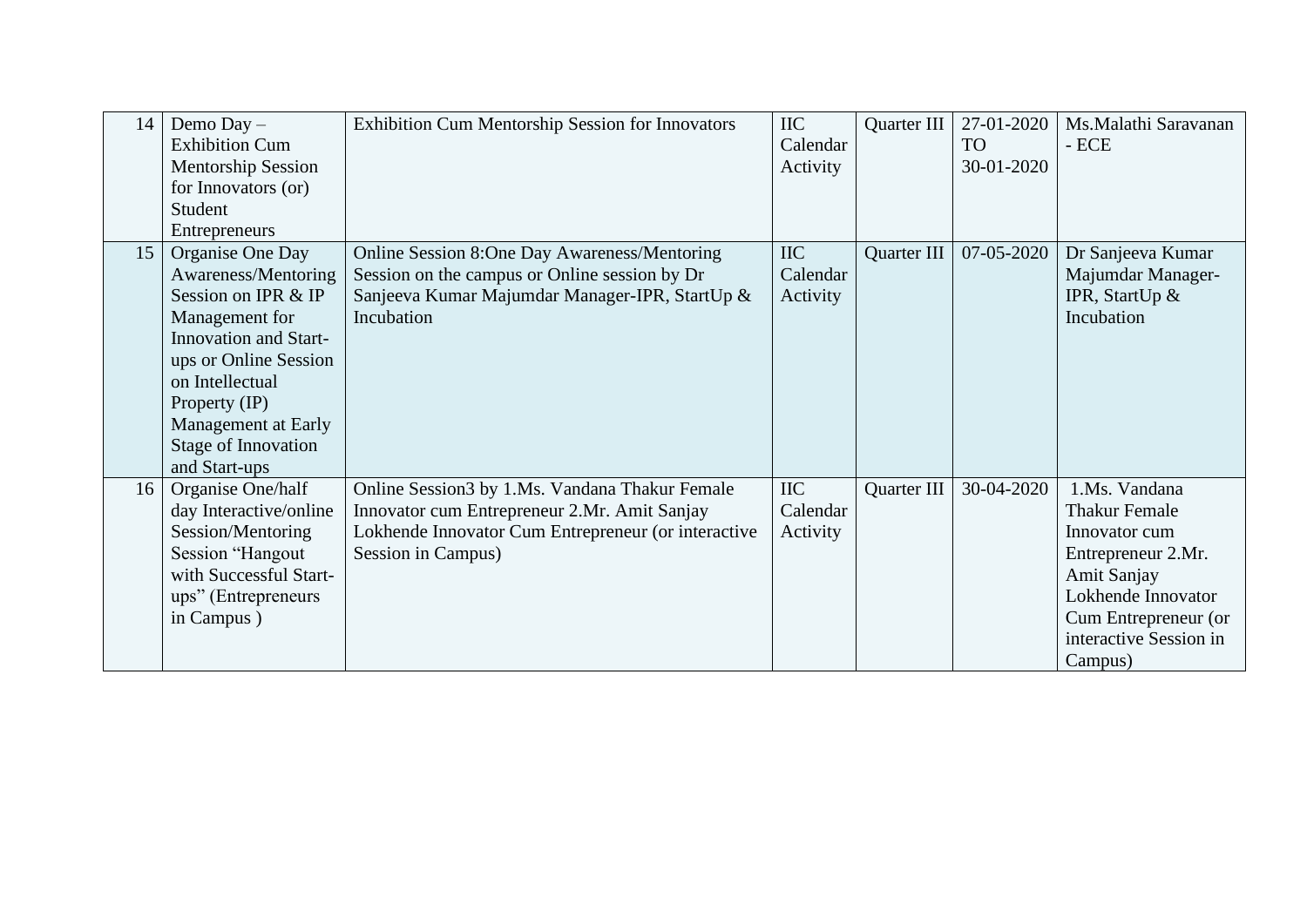| 17 | Organise One day<br>Session on "How to"<br>plan for Start-up and<br>legal and Ethical<br>Steps"                                                                        | Online Session 10:Organize the Interactive session on<br>the subjects mentioned. or Online session organized<br>by IIC: Legal and Ethical Steps - Productive<br>Entrepreneurship and Startup by Mr. Harit Mohan:<br>Founder & CEO of Signicent LLP in India and<br>Signicent LLC in the US | <b>IIC</b><br>Calendar<br>Activity | Quarter III | 12-05-2020 | Mr. Harit Mohan:<br>Founder & CEO of<br>Signicent LLP in India<br>and Signicent LLC in<br>the US                                          |
|----|------------------------------------------------------------------------------------------------------------------------------------------------------------------------|--------------------------------------------------------------------------------------------------------------------------------------------------------------------------------------------------------------------------------------------------------------------------------------------|------------------------------------|-------------|------------|-------------------------------------------------------------------------------------------------------------------------------------------|
| 18 | Organise Workshop<br>on Business Model<br>Canvas (BMC) and<br>(or) Business Plan<br>Competition to Invite<br><b>Innovative Business</b><br><b>Models from Students</b> | Online Session 14: Interactive session on campus or<br>online session by IIC on Idea, Business Model and<br>Business Plan Speaker: 1.Dr. Amit Dwivedi, Associate<br>senior faculty EDII, Ahmedabad 2. Dr. S. R. Acharya<br>Associate Sr. Faculty, EDII Ahmedabad                           | <b>IIC</b><br>Calendar<br>Activity | Quarter III | 19-05-2020 | 1.Dr. Amit Dwivedi,<br>Associate senior<br>faculty EDII,<br>Ahmedabad 2. Dr. S.<br>R. Acharya Associate<br>Sr. Faculty, EDII<br>Ahmedabad |
| 19 | Field/Exposure Visit<br>to Incubation<br>Unit/Patent<br>Facilitation<br>Centre/Technology<br><b>Transfer Centre</b>                                                    | <b>Exposure Visit</b>                                                                                                                                                                                                                                                                      | <b>IIC</b><br>Calendar<br>Activity | Quarter III | 11-03-2020 |                                                                                                                                           |
| 20 | *Progress Monitoring<br>and Upload of 3rd<br><b>Quarter Action Plan</b><br>with Minutes of<br>Meeting of Council                                                       | Organise the council meeting and Upload the 3rd<br>Quarter action plan along with meeting of minutes.                                                                                                                                                                                      | <b>IIC</b><br>Calendar<br>Activity | Quarter III | 17-02-2020 |                                                                                                                                           |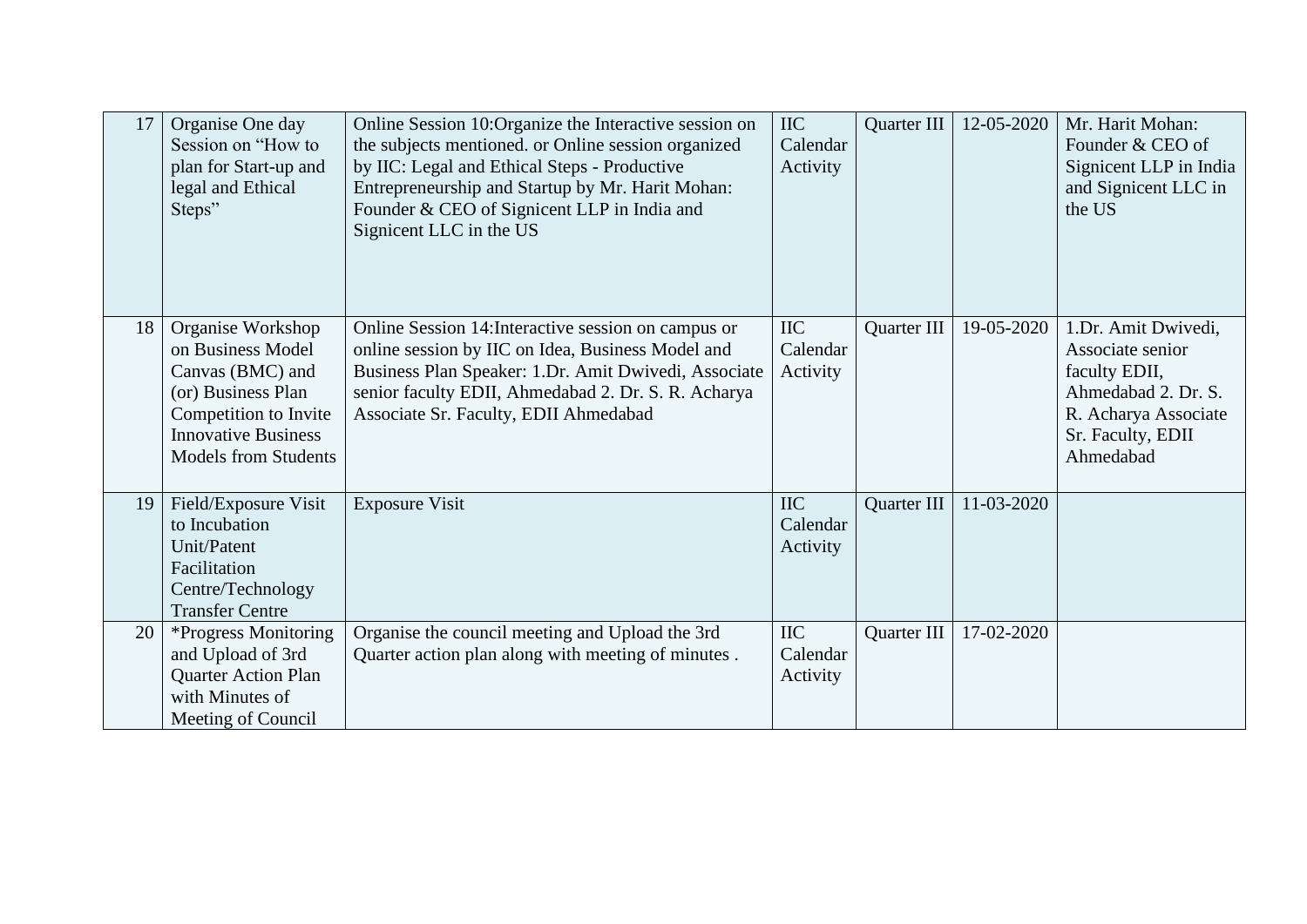| S.No | <b>Title</b>                                                                                                   | <b>Description</b>                                                                                                                                                                                                                                         | <b>Activity</b>             | Quarter     | <b>Date</b>                       | <b>Guest Speakers</b> |
|------|----------------------------------------------------------------------------------------------------------------|------------------------------------------------------------------------------------------------------------------------------------------------------------------------------------------------------------------------------------------------------------|-----------------------------|-------------|-----------------------------------|-----------------------|
|      |                                                                                                                |                                                                                                                                                                                                                                                            | <b>Type</b>                 |             |                                   |                       |
|      |                                                                                                                |                                                                                                                                                                                                                                                            |                             |             |                                   |                       |
| 21   | Industrial Visit To<br>TVS openhouse for<br>III year students                                                  | Department of Computer Science and Engineering<br>Organizing Industrial Visit To TVS openhouse for III<br>year students on 11.03.2020 to get Industrial Exposure                                                                                           | Self-<br>driven<br>Activity | Quarter III | 11-03-2020                        |                       |
| 22   | <b>INDUSTRIAL VISIT</b><br>to Sakthi<br>TransformersI,<br>Chennai. For II year<br>EEE students.                | Department of EEE organized INDUSTRIAL VISIT<br>to Sakthi Transformers, Chennai. For II year EEE<br>students                                                                                                                                               | Self-<br>driven<br>Activity | Quarter III | 11-03-2020                        |                       |
| 23   | Two day Workshop<br>On $\Upsilon$ Application of<br><b>Statistics Using Excel</b><br>and SPSS in<br>Research\" | Bioinfo Tech Club, Department of Biotechnology,<br>Prathyusha Engineering College Proudly Organising<br>two day Workshop On " Application of Statistics<br>Using Excel and SPSS in Research" from 04-03-20 to<br>05-03-20 with AIMST University, Malaysia. | Self-<br>driven<br>Activity | Quarter III | 04-03-2020<br>to $05-03-$<br>2020 |                       |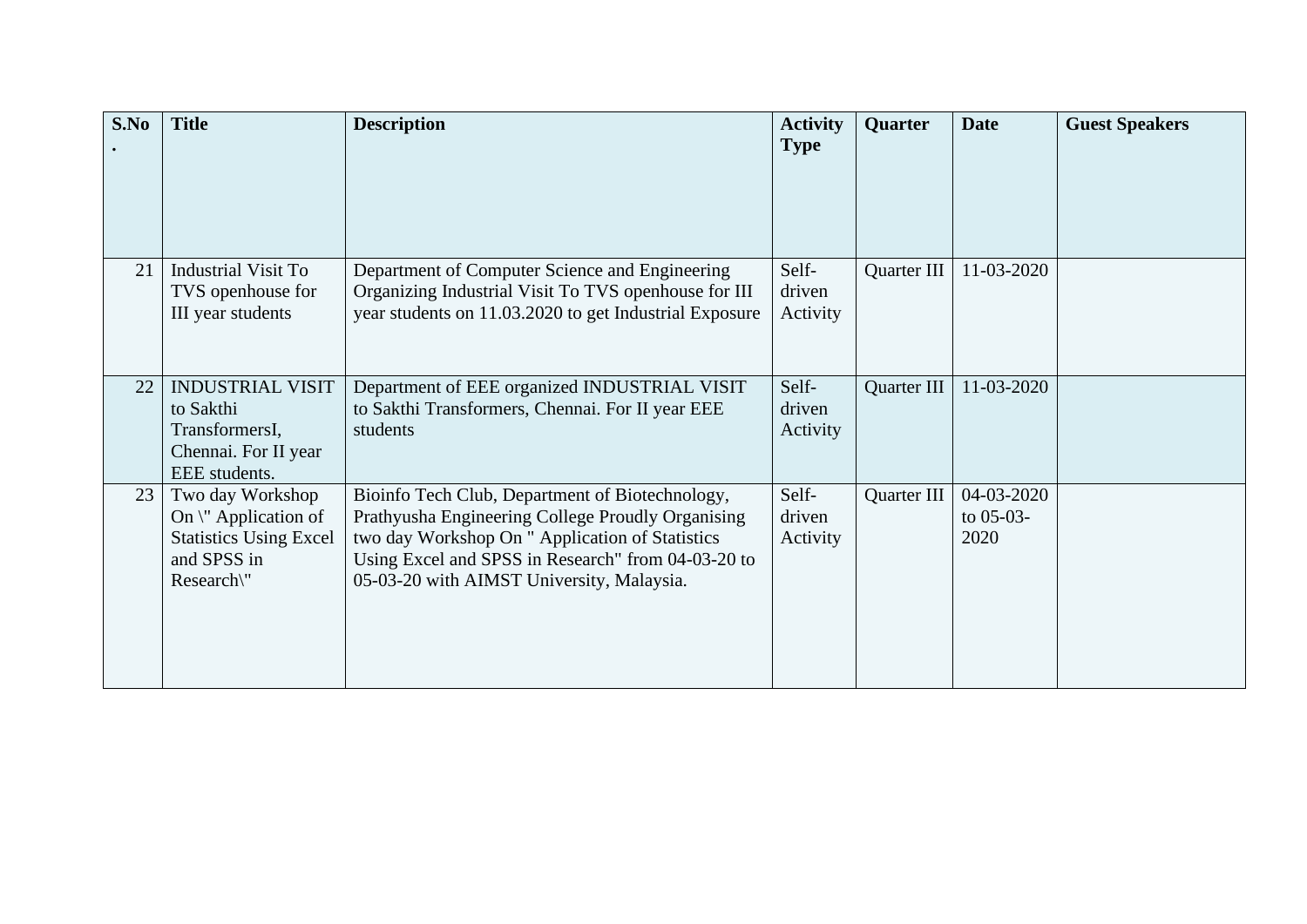| 24 | A live webinar on $\mathcal{N}$<br><b>Support Vector</b><br>Machine Algorithm<br>in Machine Learning | Department of CSE proudly organizing a live webinar<br>on " Support Vector Machine Algorithm in Machine<br>Learning " by Ms.Saratha Preetha, III -year CSE on<br>05.03.2020 @ 3.45 pm                                                                                                                              | Self-<br>driven<br>Activity | Quarter III        | 05-03-2020 | Ms.Saratha Preetha,<br>III -year CSE   |
|----|------------------------------------------------------------------------------------------------------|--------------------------------------------------------------------------------------------------------------------------------------------------------------------------------------------------------------------------------------------------------------------------------------------------------------------|-----------------------------|--------------------|------------|----------------------------------------|
| 25 | A live webinar on $\Upsilon$<br>Gene Therapy                                                         | Department of Science and Humanities proudly<br>organizing a live webinar on " Gene Therapy " by Ms.<br>Sathya Sundhari, I year BIOTECH on 12.03.2020 @<br>3.30 pm. # PEC # live # Webinar # Gene Therapy<br>Research Institute # Gene Therapy Clinical Research #<br>SQZ Biotechnologies # Blurerock Therapeutics | Self-<br>driven<br>Activity | Quarter III        | 12-03-2020 | Ms. Sathya Sundhari,<br>I year BIOTECH |
| 26 | A live webinar on<br>"Submerged Floating<br>Tunnel\"                                                 | A Live Webinar on 04.03.2020 on the Topic of<br>'Submerged Floating Tunnel'' by Ms.A.Ranjani, 3rd<br>Year Civil                                                                                                                                                                                                    | Self-<br>driven<br>Activity | Quarter III        | 04-03-2020 | Ms.A.Ranjani, 3rd<br>Year Civil        |
| 27 | A LiveWebinar<br>\"Cost effective<br>mechanism to treat<br>wastewater in small<br>villages\"         | Join Us for Live Webminar on 16.03.2020 on the<br>Topic of "Cost effective mechanism to treat<br>wastewater in small villages" by Ms.K.Vaishnavi ,3rd<br>Year Civil @ Mega Lab #Pec<br>#PrathyushaEngineeringCollege #Thiruvallur<br>#LiveWebminar #Civil                                                          | Self-<br>driven<br>Activity | <b>Quarter III</b> | 16-03-2020 | Ms.K.Vaishnavi,3rd<br>Year Civil       |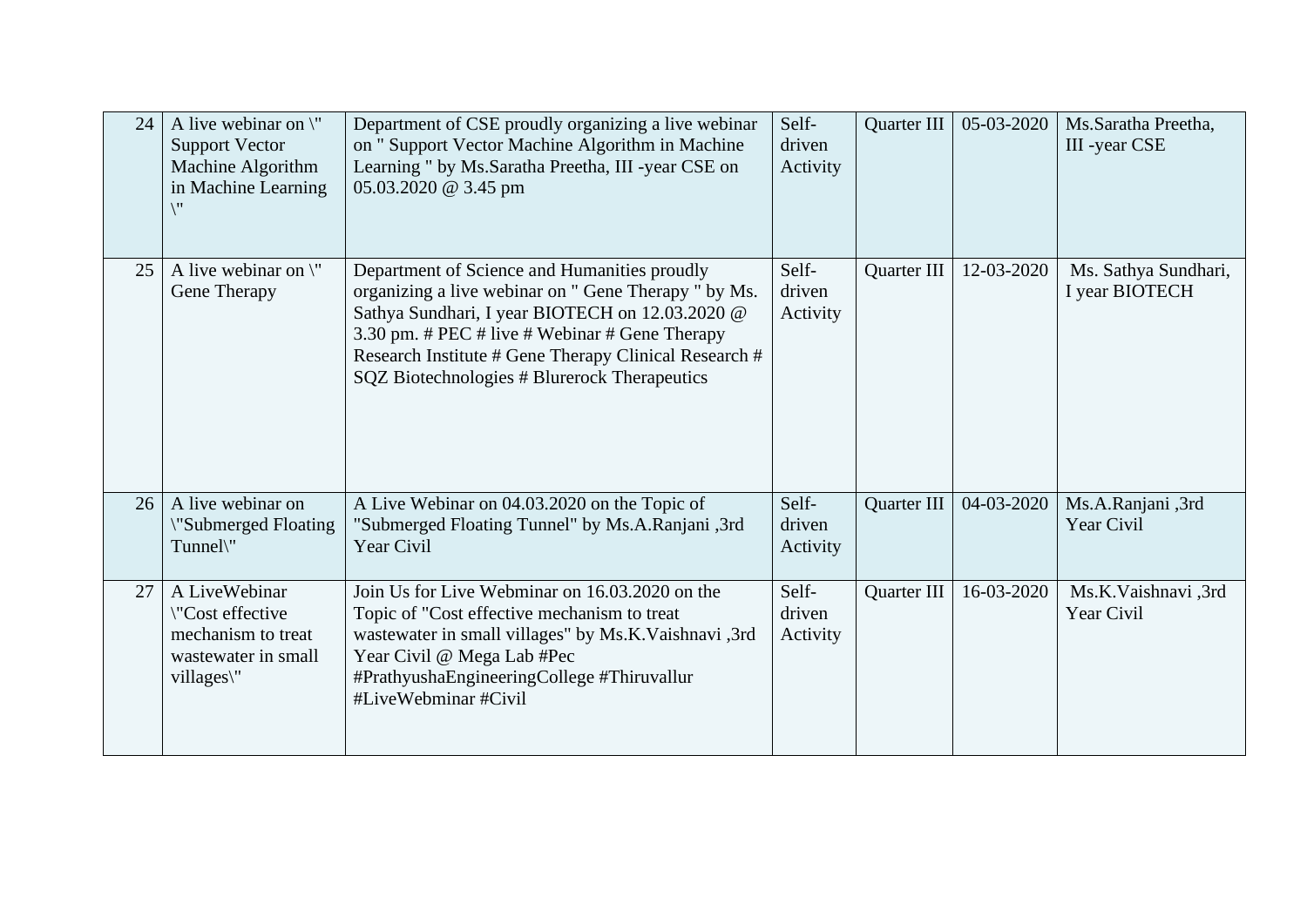| 28 | A liveWebinar on<br>Importance of energy<br>conservation                                                     | Department of Electrical & Electronics Engineering<br>proudly organizing a live webinar presented by<br>C.Nagarajpandiyan III year Title: Importance of energy<br>conservation Date:13.03.2020 Time:03:05 PM Catch<br><b>us</b><br>on:https://m.facebook.com/PrathyushaInstitute/?ref=b<br>ookmarks&soft=composer For more details visit us on<br>www.prathyusha.edu.in #Webinar #Energy<br>conservation | Self-<br>driven<br>Activity | Quarter III | 13-03-2020 | C.Nagarajpandiyan III<br>year            |
|----|--------------------------------------------------------------------------------------------------------------|----------------------------------------------------------------------------------------------------------------------------------------------------------------------------------------------------------------------------------------------------------------------------------------------------------------------------------------------------------------------------------------------------------|-----------------------------|-------------|------------|------------------------------------------|
| 29 | A live webinar on $\mathcal{N}'$<br>$MQTT$ \"                                                                | Department of Electronics and Communication<br>Engineering proudly organizing a live webinar on "<br>MQTT " by Mr.M.Pushpakumar, III-year ECE on<br>03.03.2020 @ 3.30 pm For more details:<br>https://www.facebook.com/PrathyushaInstitute                                                                                                                                                               | Self-<br>driven<br>Activity | Quarter III | 03-03-2020 | Mr.M.Pushpakumar,<br><b>III-year ECE</b> |
| 30 | Department of CSE<br>proudly organizing a<br>live webinar on the<br>topic \"Introduction<br>to Deep Learning | Department of CSE proudly organizing a live webinar<br>on the topic "Introduction to Deep Learning" by<br>Ms.Mahima Mishra, Final year CSE on 13.03.2020 @<br>3.30 pm.                                                                                                                                                                                                                                   | Self-<br>driven<br>Activity | Quarter III | 13-03-2020 | Ms.Mahima<br>Mishra, Final year CSE      |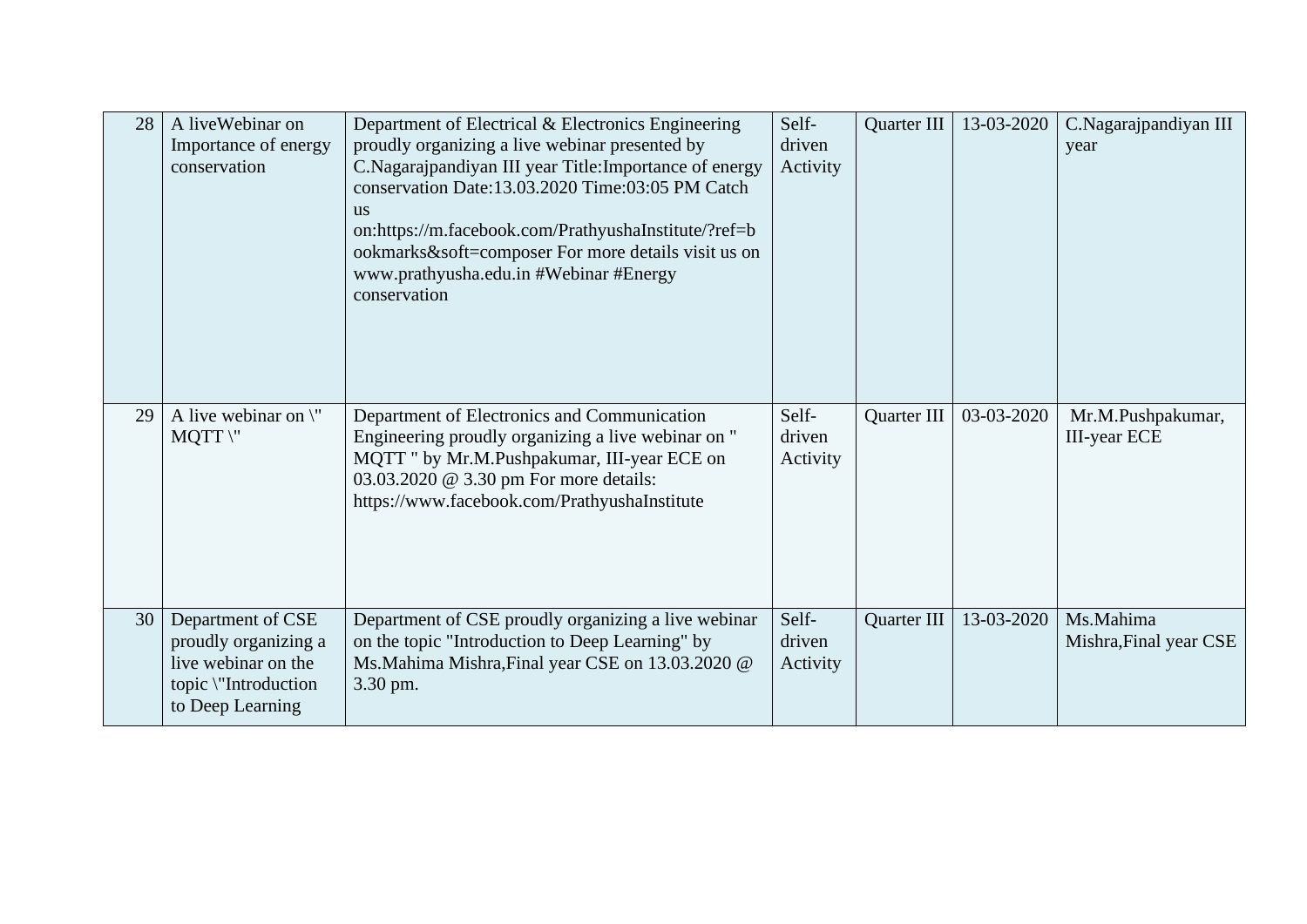| 31 | <b>Industrial Visit</b> | Department of Mechanical Engineering and CNC       | Self-    | Quarter III | 09-03-2020 |  |
|----|-------------------------|----------------------------------------------------|----------|-------------|------------|--|
|    |                         | Club Organizing Industrial visit to Orion Electrik | driven   |             |            |  |
|    |                         | Controls Pvt Ltd on 09.03.2020                     | Activity |             |            |  |
|    |                         |                                                    |          |             |            |  |
|    |                         |                                                    |          |             |            |  |
|    |                         |                                                    |          |             |            |  |
|    |                         |                                                    |          |             |            |  |
|    |                         |                                                    |          |             |            |  |
|    |                         |                                                    |          |             |            |  |
|    |                         |                                                    |          |             |            |  |
|    |                         |                                                    |          |             |            |  |
|    |                         |                                                    |          |             |            |  |
|    |                         |                                                    |          |             |            |  |
|    |                         |                                                    |          |             |            |  |
|    |                         |                                                    |          |             |            |  |
|    |                         |                                                    |          |             |            |  |
|    |                         |                                                    |          |             |            |  |
|    |                         |                                                    |          |             |            |  |
|    |                         |                                                    |          |             |            |  |
|    |                         |                                                    |          |             |            |  |
|    |                         |                                                    |          |             |            |  |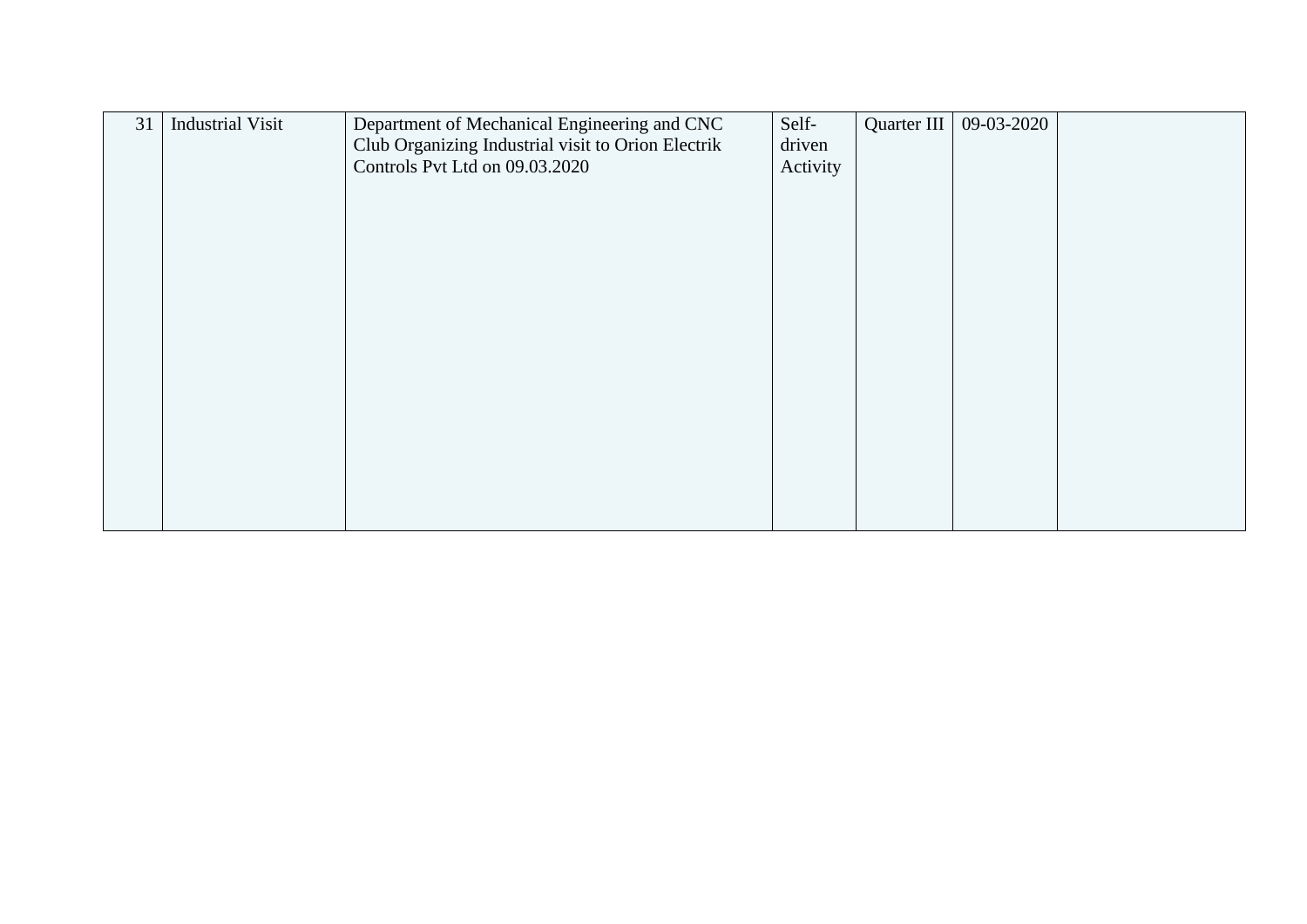| <b>AICTE</b> sponsored | Department of Biotechnology, Prathyusha Engineering | Self-    | Quarter III | 06-03-2020 | Dr. Ramasamy          |
|------------------------|-----------------------------------------------------|----------|-------------|------------|-----------------------|
| "International         | College is Organizing "AICTE sponsored              | driven   |             |            | MuthuSenior           |
| Conference on          | International conference on Novel approach of       | Activity |             |            | Consultant,           |
| "Novel approach of     | Biotechnology and Bioengineering in health care     |          |             |            | Transplantation       |
| Biotechnology and      | system" from 6th - 7th March 2020 at Prathyusha     |          |             |            | Immunology &          |
| Bioengineering in      | Engineering College. We invite all the student      |          |             |            | MolecularDiagnostics, |
| health care system"    | community and the Research community to the         |          |             |            | Global Health city,   |
|                        | conference to share the Knowledge.                  |          |             |            | Chennai Dr. S. Suresh |
|                        |                                                     |          |             |            | Kumar,                |
|                        |                                                     |          |             |            | Professor, Dept. of   |
|                        |                                                     |          |             |            | Medical               |
|                        |                                                     |          |             |            | Microbiology,         |
|                        |                                                     |          |             |            | University Putra      |
|                        |                                                     |          |             |            | Malaysia, Malaysia    |
|                        |                                                     |          |             |            | Dr R. Brawin          |
|                        |                                                     |          |             |            | KumarChinese          |
|                        |                                                     |          |             |            | Academy of Science,   |
|                        |                                                     |          |             |            | Beijing, China        |
|                        |                                                     |          |             |            | Dr. K. Marimuthu,     |
|                        |                                                     |          |             |            | ProfessorDept. of     |
|                        |                                                     |          |             |            | Biotechnology,        |
|                        |                                                     |          |             |            | AIMST university,     |
|                        |                                                     |          |             |            | Malaysia              |
|                        |                                                     |          |             |            | Dr. M. DeepanrajAI-   |
|                        |                                                     |          |             |            | Robotics, Corporate   |
|                        |                                                     |          |             |            | Trainer, Chennai      |
|                        |                                                     |          |             |            | Dr. R. R. Mosae       |
|                        |                                                     |          |             |            | SelvakumarAsian       |
|                        |                                                     |          |             |            | University for women, |
|                        |                                                     |          |             |            | Chittagang,           |
|                        |                                                     |          |             |            | Bangladesh.           |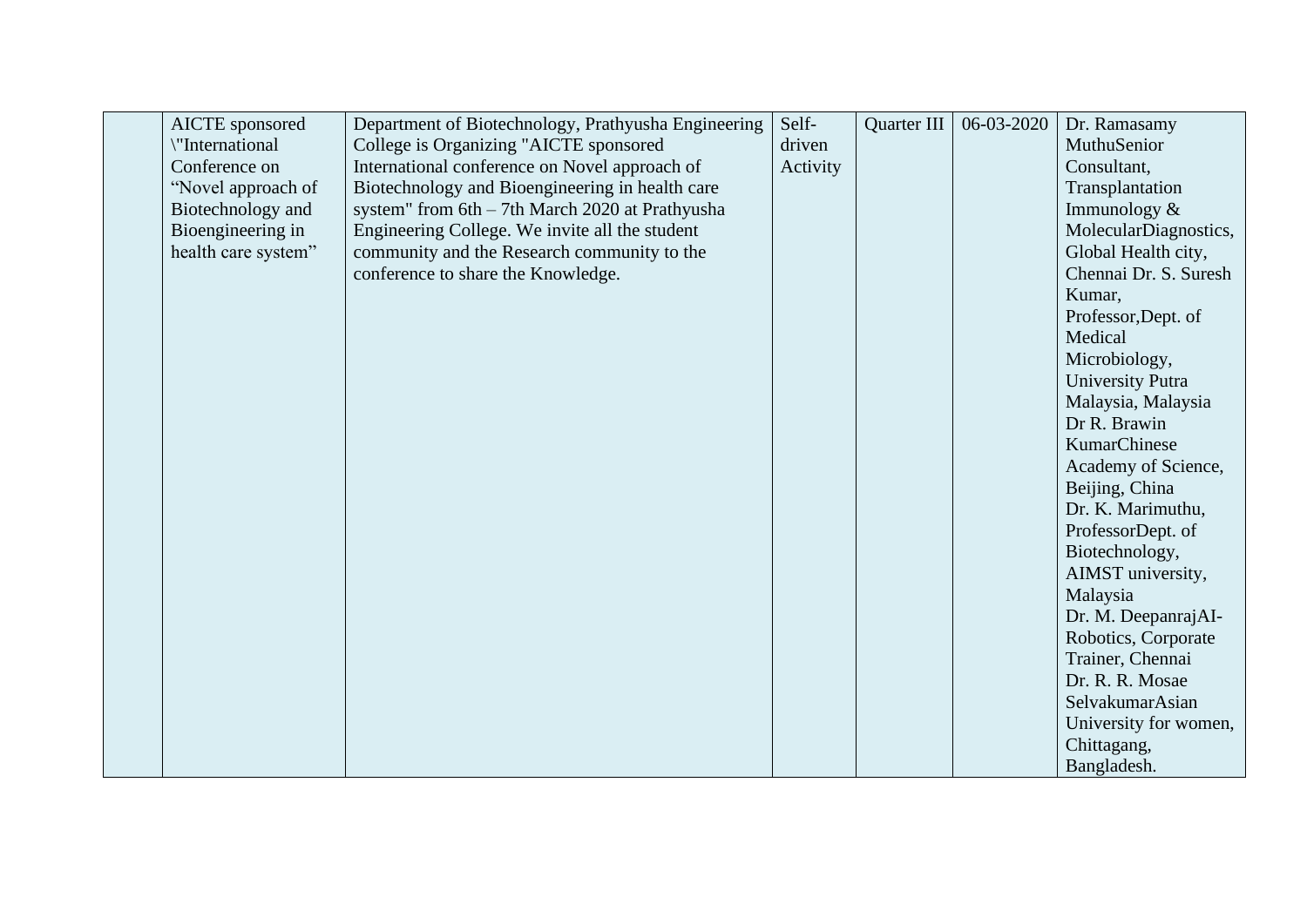| 32 |  |  | 07-03-2020 | Dr. Arunachalam        |
|----|--|--|------------|------------------------|
|    |  |  |            | Ramaiah                |
|    |  |  |            | Dept. of ecology and   |
|    |  |  |            | evolutionary           |
|    |  |  |            | biology, University of |
|    |  |  |            | California, Irvine.    |
|    |  |  |            | Dr. Sailaja Elchuri,   |
|    |  |  |            | Professor, Sankara     |
|    |  |  |            | Nethralaya, Chennai.   |
|    |  |  |            | Dr. Ramesh Kumar       |
|    |  |  |            | Professor & Head,      |
|    |  |  |            | Dept of                |
|    |  |  |            | <b>Bioinformatics</b>  |
|    |  |  |            | AUKCB, MIT             |
|    |  |  |            | Campus, Chennai        |
|    |  |  |            | Dr. Usha Raja          |
|    |  |  |            | Nandhini               |
|    |  |  |            | Professor, Dept of     |
|    |  |  |            | Biotechnology          |
|    |  |  |            | Mother Teresa          |
|    |  |  |            | university, Dindugal.  |
|    |  |  |            | Dr. A.K. Munirajan     |
|    |  |  |            | Professor and Head,    |
|    |  |  |            | Department of          |
|    |  |  |            | Genetics               |
|    |  |  |            | Dr ALM PG Institute    |
|    |  |  |            | of Basic Medical       |
|    |  |  |            | Sciences, University   |
|    |  |  |            | of Madras, Taramani    |
|    |  |  |            | Campus, Chennai.       |